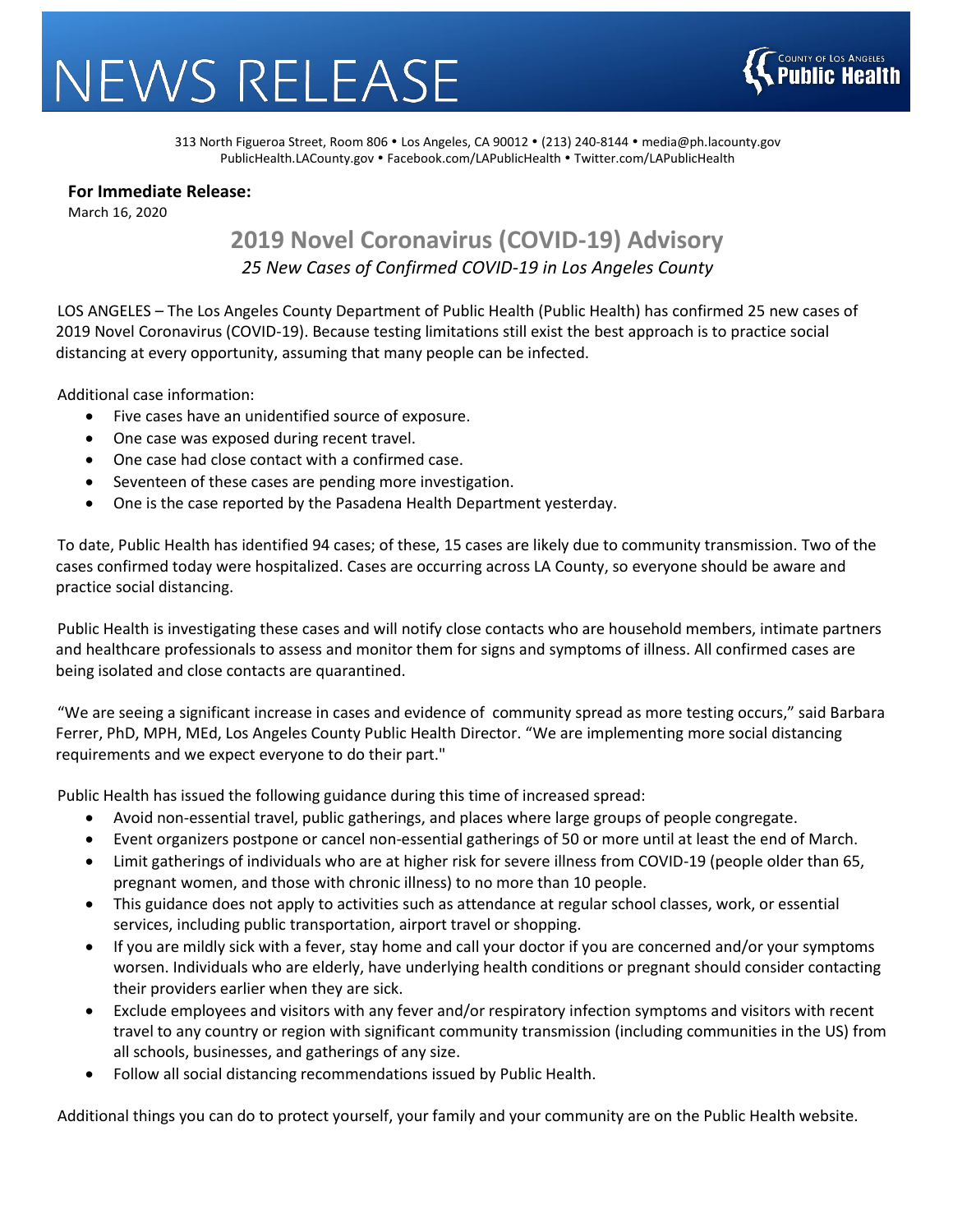|                                          | <b>Total Cases</b> |
|------------------------------------------|--------------------|
| <b>Laboratory Confirmed Cases (LCC)</b>  | 94                 |
| -- Los Angeles County (excl. LB and Pas) | 87                 |
| -- Long Beach                            | 5                  |
| -- Pasadena                              | $\overline{2}$     |
| <b>CITY</b>                              |                    |
| Alhambra                                 | $\overline{2}$     |
| Arcadia                                  | $\mathbf{1}$       |
| <b>Beverly Hills</b>                     | 1                  |
| <b>Boyle Heights</b>                     | 5                  |
| Carson                                   | $\mathbf{1}$       |
| <b>Culver City</b>                       | $\overline{2}$     |
| Diamond Bar                              | 2                  |
| Encino                                   | 3                  |
| Gardena                                  | 1                  |
| Glendale                                 | $\overline{2}$     |
| Glendora                                 | 1                  |
| Granada Hills                            | 3                  |
| Inglewood                                | $\overline{2}$     |
| Koreatown                                | 1                  |
| La Mirada                                | $\overline{2}$     |
| Lancaster                                | 1                  |
| Manhattan Beach                          | 3                  |
| Melrose                                  | $\overline{2}$     |
| Northridge                               | 1                  |
| San Dimas                                | 1                  |
| San Pedro                                | $\mathbf{1}$       |
| Santa Clarita and Stevenson Ranch        | 3                  |
| Santa Monica                             | 1                  |
| <b>Sherman Oaks</b>                      | 2                  |
| Silverlake                               | 1                  |
| South Pasadena                           | $\mathbf{1}$       |
| Tarzana                                  | 5                  |
| Torrance                                 | $\overline{2}$     |
| Venice                                   | 1                  |
| <b>West Adams</b>                        | 1                  |
| West Hills                               | 3                  |
| West Hollywood                           | 5                  |
| West Vernon                              | 1                  |
| Westchester                              | 1                  |
| Los Angeles City (Neighborhood <25,000)  | 11                 |
| Still Investigating                      | 11                 |